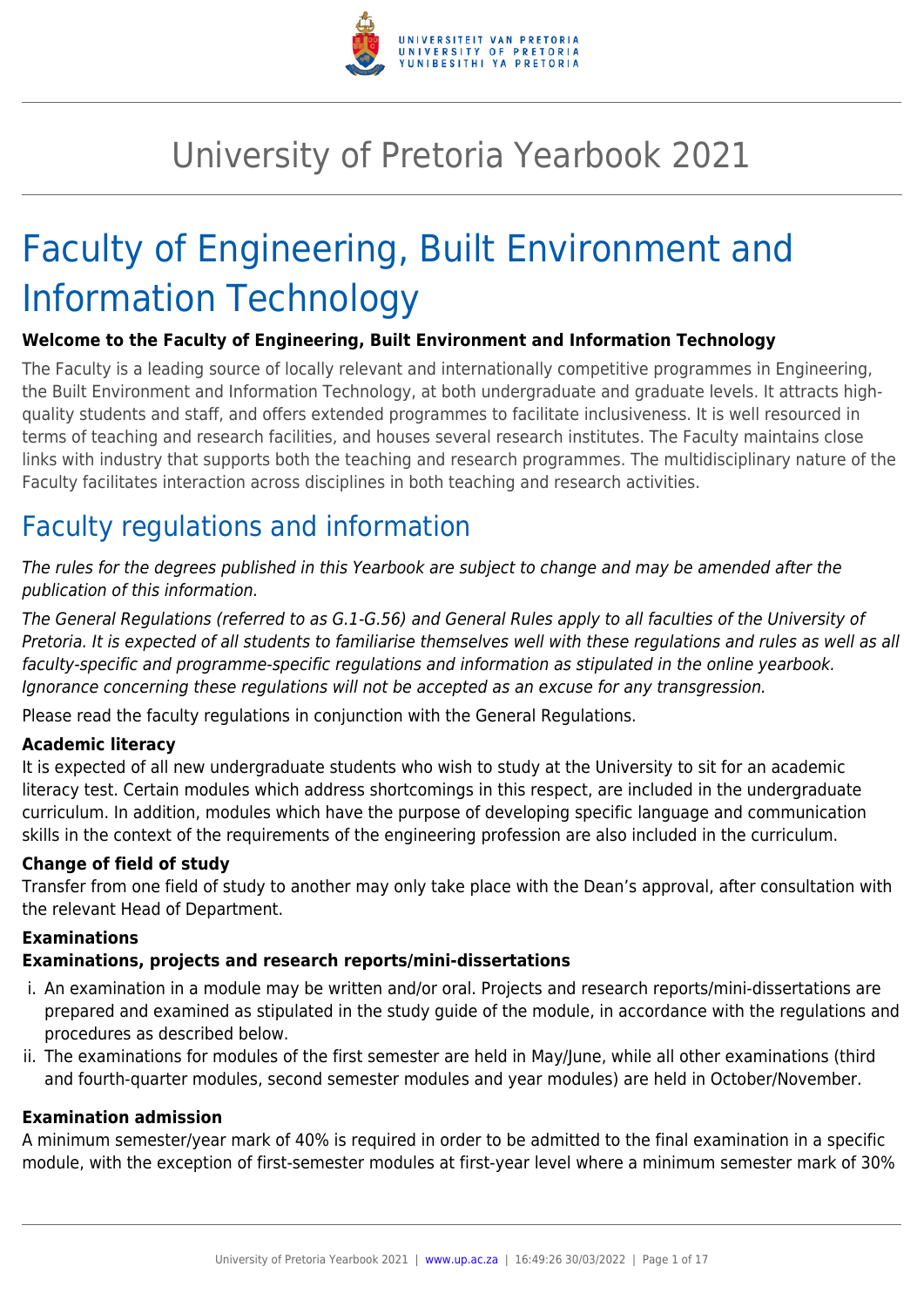

is required for admission to an examination. In addition, all other examination admission requirements, applicable to the relevant module, must have been met.

# **Special examinations (including the aegrotat)**

Refer to G.12.5.

- i. A medical certificate stating that a student appeared ill or declared him/herself unfit to write the examination **will not be accepted**.
- ii. The doctor must be consulted **on or before the date** on which the examination was scheduled.
- iii. Extraordinary examinations (including the aegrotat) are not arranged for students who are unable to write the examinations at the times scheduled for the extraordinary exatminations (including the aegrotat).

#### **Ancillary examinations**

Refer to G.12.3.

# **Other special examinations**

Refer also to G.12.6.

- i. The Dean may, on the recommendation of the relevant head of department, grant a special examination in a module to a student who failed that module in the final year of study, and consequently does not comply with degree requirements.
- ii. A student may at most, be admitted to either one special examination in a year module or two special examinations in semester modules or four special examinations in quarter modules. A student will be allowed to write a special examination for a specific module only once. Should the student fail the special examination the student needs to reregister for the module, in which case all regulations are applicable to the module enrolment.
- iii. To be taken into consideration for a special examination, a student should have written the examination and failed the module(s) and should also have complied with all other examination admission requirements which are applicable to the relevant module.
- iv. Extraordinary cases may be considered by the Dean. In this case a student must apply in writing to the Dean before consideration will be given for admission to a special examination. The relevant head of department decides when the special examination will take place and may prescribe work that must be satisfactorily completed before a student may write the examination.
- v. The candidate should also comply with the subminimum requirements. The highest final mark that may be awarded is 50%.
- vi. No special examinations will be allowed for modules with a project or design component in any discipline.

#### **Please note:**

- In the **School for the Built Environment**, the pass mark required for a special examination is 50%, a higher mark is not allocated and the semester/year mark is not taken into consideration.
- In the **School of Information Technology**: the pass mark required for a special examination is 50%, a higher mark is not allocated and the semester/year mark is not taken into consideration.
- In the **School of Engineering**: the semester mark is retained during calculation of the final mark and the final mark is calculated as the weighted average of the special examination mark and the semester mark, in accordance with the formula as published in the study guide of the specific module. No other special examinations are granted in the School of Engineering.

# **Summer and Winter schools**

Refer also to General Regulation G.12.6

i. To gain entry into a Summer or Winter school that is presented, a student: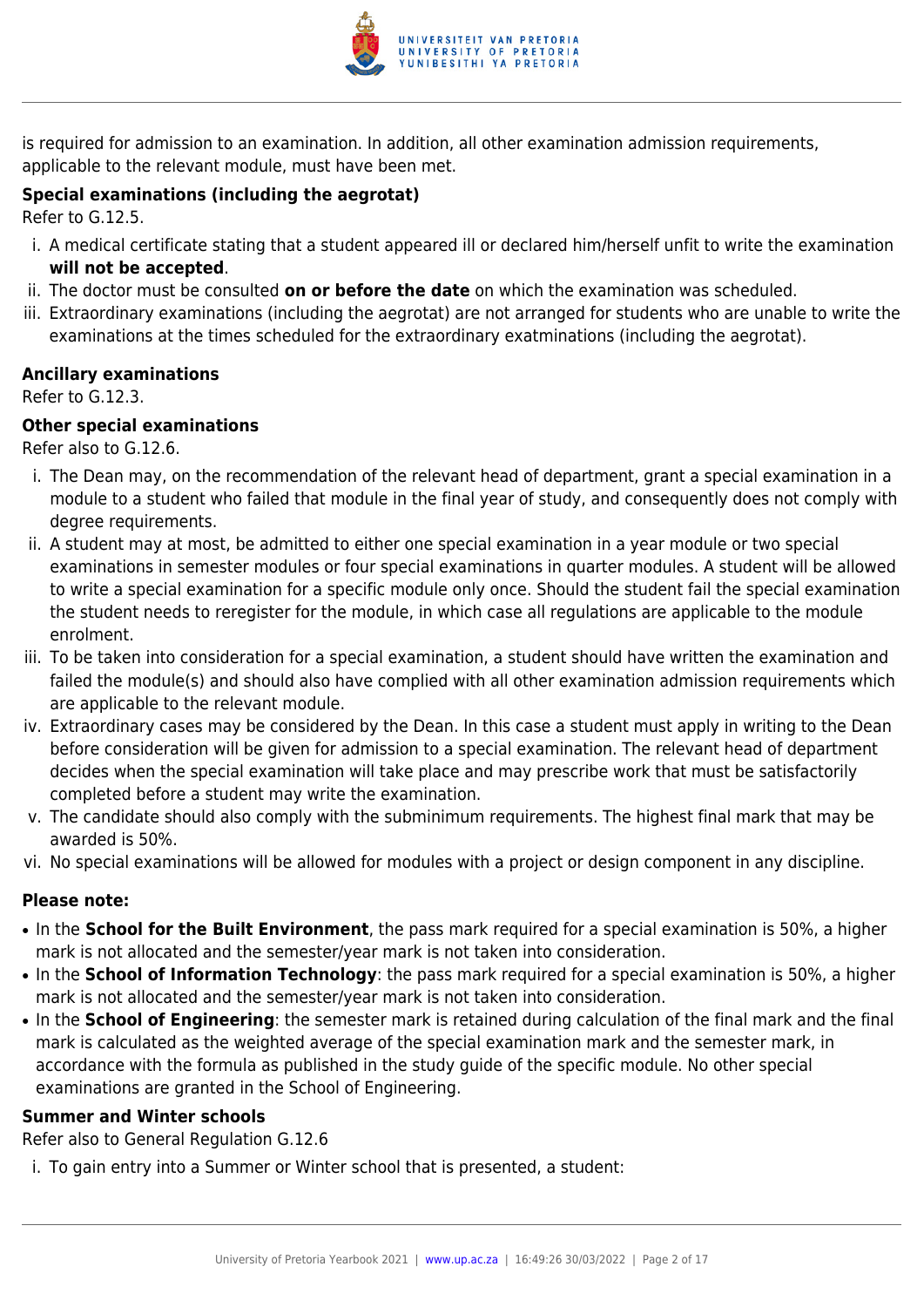

- a. Must have obtained exam entry for the module in the previous semester and received a final mark of at least 40%.
- b. May be allowed into a Summer School/Winter School if exam entry was obtained in the previous exam, the final mark of 40% was not obtained AND it is the only outstanding first year module OR second year module.
- c. May be allowed into a Winter School if exam entry was obtained in the preceding June exam, the final mark of 40% was not obtained AND it is the only outstanding module from the previous academic year.
- ii. If a student fails the Summer/Winter School presented, the module needs to be repeated.
- iii. If a student qualify to do more than one Summer/Winter school and there is an overlap between the Summer/Winter School, the student needs to select between the two and can't do both.

### **Re-marking of examination scripts**

Refer to G.14.

### **Re-marking and/or re-evaluation for modules with a project or design component**

No re-marking of reports submitted for examination or re-evaluation of oral presentations for examination will be allowed for modules with a project or design component in any discipline of Engineering.

### **Supplementary examinations in the School of Engineering**

Refer to G.12.4.

In the School of Engineering a supplementary examination is only granted in instances where:

- i. A final mark of between 45% and 49% was achieved;
- ii. A final mark of between 40% and 44% was achieved and where the candidate also achieved either a semester mark or an examination mark of 50% or higher;
- iii. A pass mark has been obtained, but the required subminimum in the examination section of the module or divisions thereof has not been obtained.
- iv. A final mark of between 40% and 49% has been obtained in first-year modules in the first semester.

Calculation of the final supplementary examination mark:

- i. The semester mark is retained and the final mark is calculated as the weighted average of the supplementary examination mark and the semester mark, in accordance with the formula as published in the study manual of the specific module, with the proviso that the maximum final mark awarded may be no more than 50%. The only exception to this rule is in the case of first-year modules at first-semester level, where the semester mark is not considered, and where the supplementary examination mark is taken as the final mark, with the proviso that the maximum final mark awarded may be no more than 50%.
- ii. All other pass requirements, as published in the study manual of each specific module, remain so and are applicable during the determination of the final result of a supplementary examination in the module.

Special supplementary examinations will not be arranged for students who were not able to write the supplementary examinations during scheduled times, as given in the examinations timetable.

# **Supplementary examinations in the School for the Built Environment**

Refer to G.12.4.

Except for first-semester modules in the first year where supplementary examinations are compulsory between 40% and 49%, a supplementary examination is only granted in instances where:

- i. a final mark of between 45% and 49% was obtained;
- ii. a final mark of between 40% and 44% was obtained and where the candidate also obtained either a semester mark or an examination mark of 50% or higher;
- iii. a pass mark has been obtained, but the required subminimum in the examination section of the module or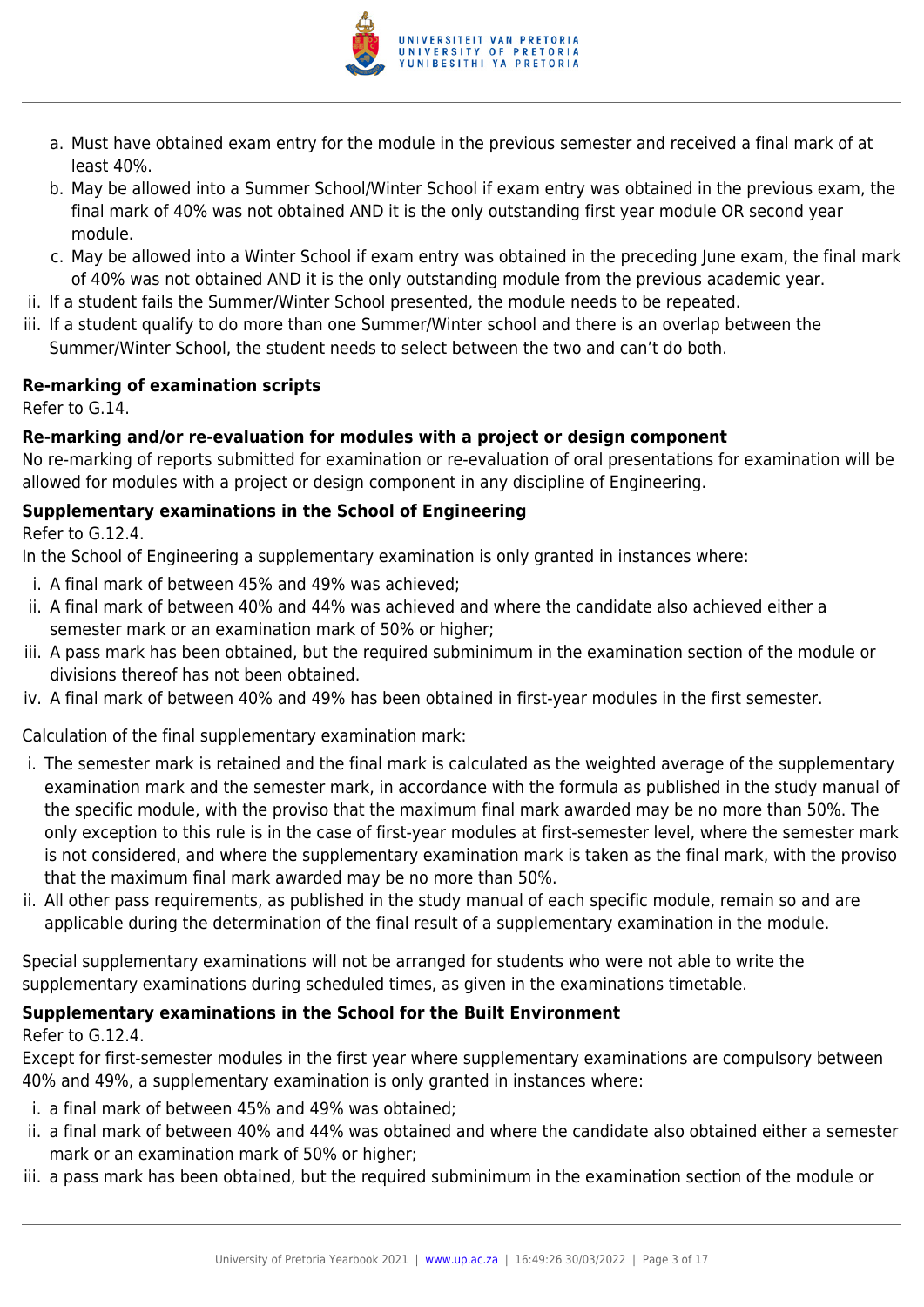

divisions thereof has not been obtained.

G.12.4(i) to (iii) do not apply to third-year or honours modules of any of the programmes in the Department of Architecture. No supplementary examinations are granted in any year of study for design modules.

## **Supplementary examinations in the School of Information Technology**

Refer to G.12.4.

In the School of Information Technology all supplementary examinations are considered and granted in accordance with the stipulations of G Regulation G.12.4, and is calculated as follows:

- i. The semester mark is retained and the final mark is calculated as the weighted average of the supplementary examination mark and the semester mark, in accordance with the formula as published in the study manual of the specific module, with the proviso that the maximum final mark awarded may be no more than 50%. The only exception to this rule is in the case of first-year modules at first-semester level, where the semester mark is not considered, and where the supplementary examination mark is taken as the final mark, with the proviso that the maximum final mark awarded may be no more than 50%.
- ii. All other pass requirements, as published in the study manual of each specific module, remain so and are applicable during the determination of the final result of a supplementary examination in the module.

Special supplementary examinations will not be arranged for students who were not able to write the supplementary examinations during scheduled times, as provided in the examinations timetable.

### **Pass requirements**

Refer also to G.11.1(a) and G.12.2.2

a. In order to pass a module, a student must obtain an examination mark of at least 40% and a final mark of at least 50% except if stated otherwise in the study guide. A student passes a module with distinction if a final mark of at least 75% is obtained. The final mark is compiled from the semester/year mark and the examination mark.

**Please note**: In the School of Engineering, borderline cases (e.g. a mark of 49% or 74%) must be reconsidered by both the internal and external examiners, for determination of the possible merit of an upward adjustment of the mark. Marks may not be adjusted downwards, except when obvious marking and adding errors were detected. The pass mark is a minimum final mark of 50% and a student fails the module if a lower mark (e.g. 49%) was obtained.

- b. Calculation of the final mark: The semester/year mark must account for no less than 40% and no more than 60% of the final mark, with the exception of modules such as design and research projects and research reports/essays, as well as in modules where the development of general skills is the primary learning activity, where appropriate alternative norms are determined individually by schools or departments. The specific details and/or formula for the calculation of the final mark are set out in the study guide of each module. Also, a schedule listing this information (for all the modules presented in each school) will be compiled, for approval by the Dean.
- c. Calculation of the semester/year mark: The semester/year mark is compiled from formative assessment of learning activities such as assignments, presentations, practicals and group projects, as well as from class tests and semester tests. For each module the specific formula for the calculation of the semester/year mark is determined by the lecturer(s) responsible for the presentation of the module and the details are set out in the study guide. Also, a schedule listing this information for all the modules presented in each school will be compiled, for approval by the Dean.

Refer also to G.11.1(b).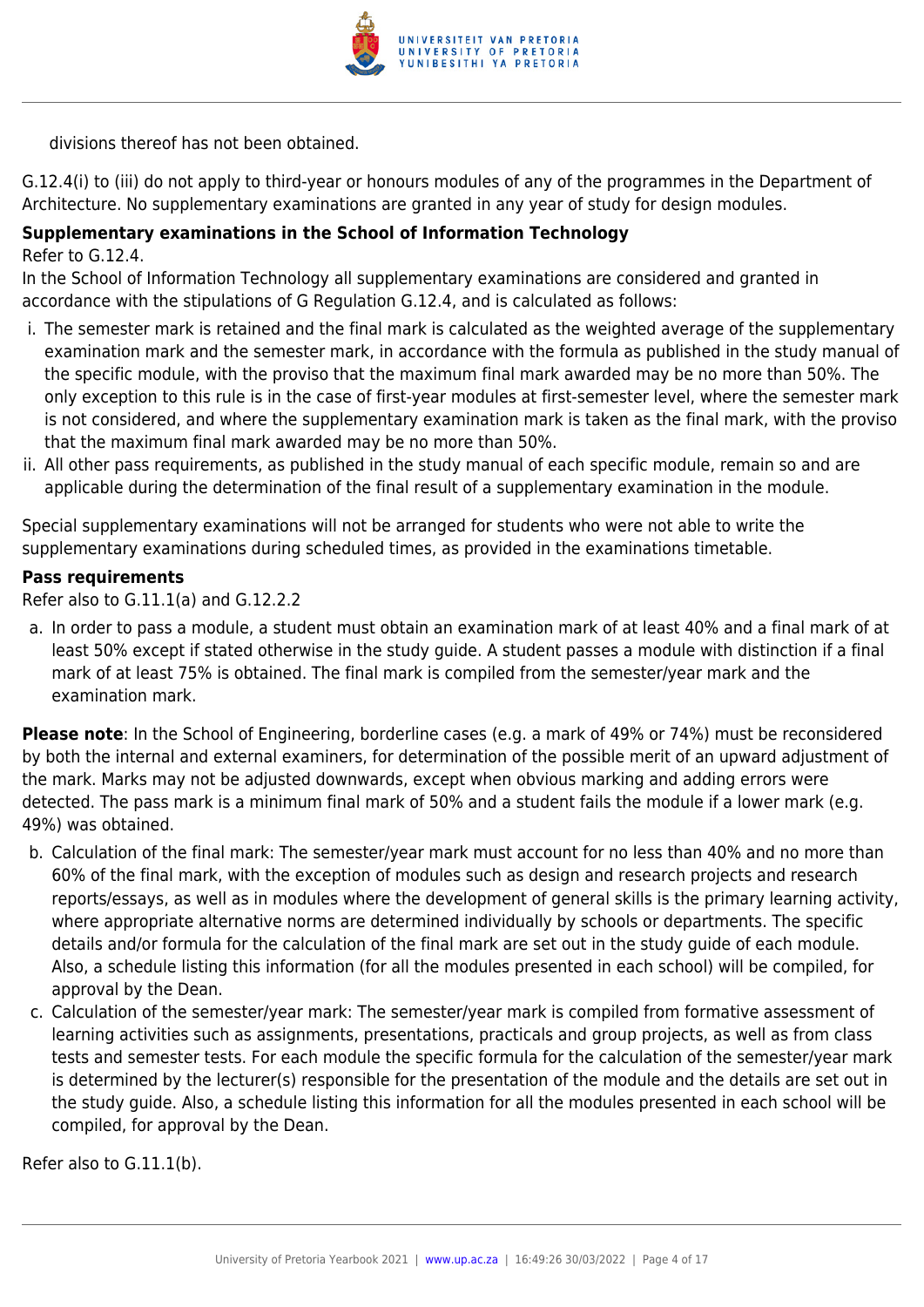

- d. In some modules specific requirements in respect of certain components of the semester/year mark may be set in order for a student to pass the module (for example that satisfactory performance in and attendance of practical classes are required). Thus, even if a pass mark is obtained in the module, a pass is not granted unless these requirements are met. For such modules these specific requirements are set out in the study guide. Also, a schedule containing this information (for all such modules presented in each school) will be compiled, for approval by the Dean.
- e. A student must comply with the subminimum requirements in subdivisions of certain modules. For such modules these specific requirements are set out in the study guide of the module. Also, a schedule containing this information (for all such modules presented in each school) will be compiled, for approval by the Dean.
- f. A student may be promoted (exempted from the examination) in certain modules in the School of Information Technology should a specified semester/year mark (minimum 65%) be obtained. For such modules these specific requirements are set out in the study guide of the module. Refer also to G Regulation G.10.3.

**Please note**: G.10.3 is normally not applied by the School of Engineering and no promotion (exemption from the examination) is allowed in any module, except in special cases where permission of the Dean is required.

#### **Academic progress regulations**

- a. Students who, after repeating a year of study, fail to pass all outstanding modules in the year of repetition, will be excluded and forfeit their right of admission.
- b. If the excluded students are to be readmitted, the Faculty Appeals Committee will determine the conditions of readmission.
- c. No first-year students who have failed to achieve more than 30% of the total credits, excluding non-core modules, may enrol for Summer School.

#### **Dean's Merit List**

The Dean's Merit List will be published annually on the website of the Faculty and will contain the names of the students whose academic performance over the year has been excellent and deserves recognition. Letters of commendation will be sent to students who qualify for inclusion on the Dean's Merit List.

To be eligible for inclusion in the Dean's Merit List, a student in the School for Engineering must pass all the modules as prescribed in the curriculum of a specific year of study as published. A student registered for the first, second or third year of the four-year programme must obtain a minimum weighted average of 75% and a student registered on the first, second, third or fourth year of the five year programme must obtain a minimum weighted average of 75%.

#### **Additional regulations and information for the School of Engineering Selection**

A selection procedure takes place prior to admission to any programme in the School of Engineering. Restrictions may be placed on the number of students admitted to the School and/or its departments. Postgraduate selection takes place as stipulated in the respective departmental rules.

#### **Renewal of registration (Eng.4)**

Should a student who is repeating a year of study, with the exception of first-year students, fail to obtain sufficient credits to be promoted to the subsequent year of study at the end of the year of repetition, he or she will forfeit his or her right to readmission. Students who forfeit the right to readmission, may apply in writing to the Admissions Committee for readmission to the Faculty. Provisions regarding promotion, including provisions for first-year students, appear in the regulations of the relevant fields of study.

#### **Equivalent modules**

A BEng student may be permitted by the Dean, on recommendation of the relevant head of department, to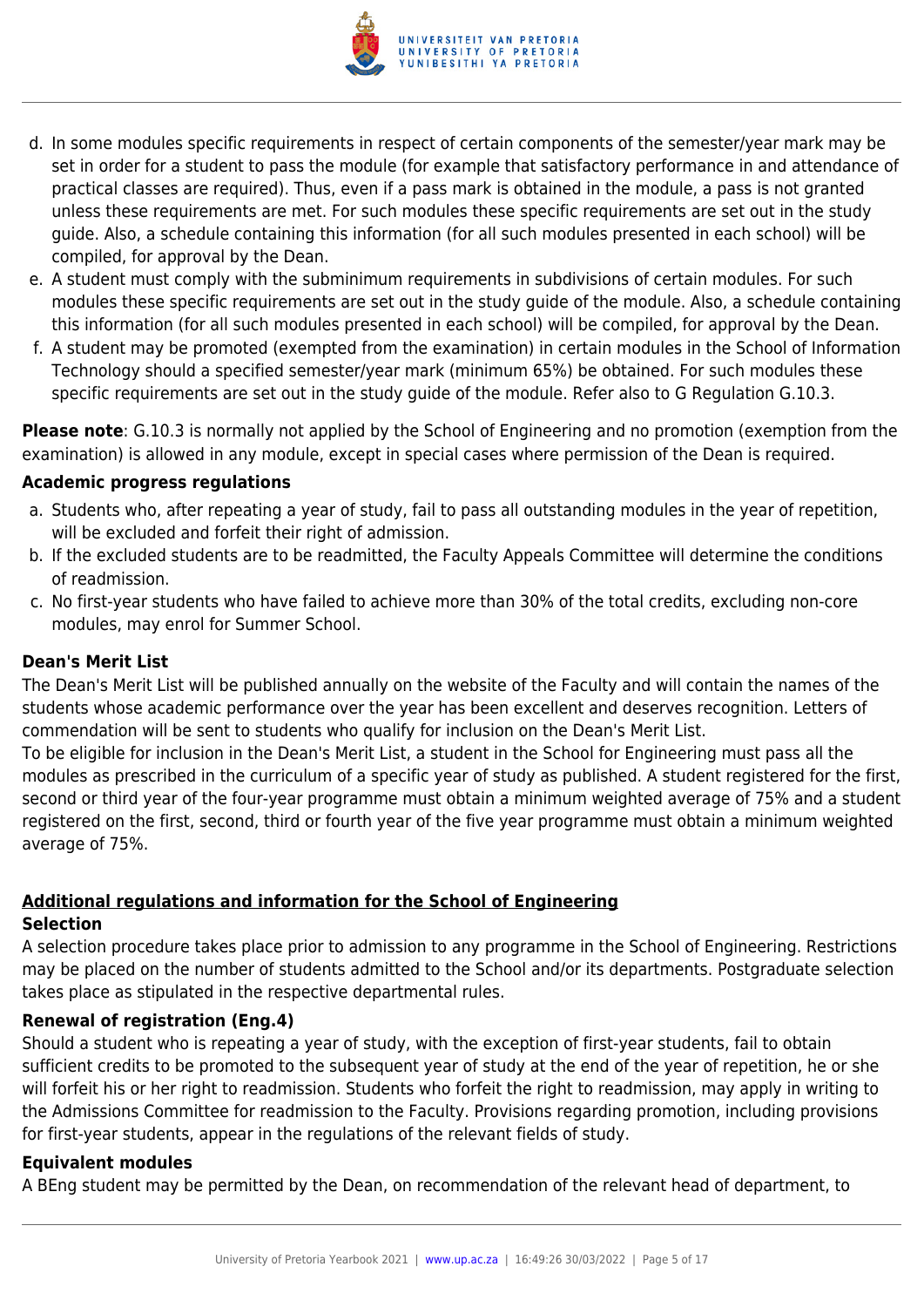

register for an equivalent module in an alternate semester, although the module is normally offered to the student's group in another semester, and providing that no timetable clashes occur.

# **Recognition of modules/study units passed at other tertiary institutions Refer to G.9.4 (b)**

- i. for a bachelor's degree for which the period of attendance is four academic years, at least during the final two academic years;
- ii. Credit may be awarded for modules passed at another university in the third and fourth year, if this was preapproved by the Head of Department (based on substantially equivalent material and all outcomes achieved as prescribed by ECSA), for special arrangements and/or exchange programmes.

# **Duration of examinations in undergraduate modules in the School of Engineering**

The duration of an examination in an 8-credit module will not exceed 90 minutes and in a 16-credit module will not exceed 180 minutes, except where special approval is granted by the Dean to exceed these limits. The duration of a supplementary examination or a special examination in all under-graduate modules will not exceed 90 minutes, except where special approval is granted by the Dean to exceed this limit. In the event of an aegrotat, the duration of the examination can be extended to a maximum period of 180 minutes, depending on an arrangement made between the lecturer and the student.

# **Exposure to the practice of engineering (Eng. 8)**

Engineering students are exposed in three ways to the practice of engineering during the course of their studies:

- a. Workshop practice a module comprising a period at the end of the first year of study during which students are trained in workshop practice. Students in electrical, electronic and computer engineering attend the Introduction to Laboratory Measurements and Computer Simulations' module.
- b. Practical training specific periods of work at firms during which experience is gained in the practice of engineering. Students may deviate from this stipulation only with the permission of the Dean.
- c. Excursions study excursions arranged for students to visit various engineering firms and installations in order to obtain insight into the industry. This training is compulsory. Details of the modules regarding these aspects of training are explained in the sections of this publication which deal with the curricula and syllabi of the various programmes.

# **Additional regulations and information for the School for the Built Environment Selection**

Selection takes place prior to admission to the following programmes in the School for the Built Environment:

- a. All undergraduate programmes: A restricted number of students are admitted to all undergraduate programmes.
- b. Postgraduate programmes: A restricted number of students are admitted to the following taught programmes: BArchHons, BIntHons, BLArchHons, BScHons (Applied Science), BScHons Quantity Surveying, BScHons Construction Management, MArch(Prof), MInt(Prof), ML(Prof), MSc (Applied Science), MSc Quantity Surveying, MSc Construction Management, MSc Real Estate, MSc Real Estate Retail Property and Master of Town and Regional Planning. Applications close on 31 October for South African students. Admission to the MSc and PhD programmes by research is subject to approval by the relevant head of department and the Dean.

# **International students**

Applications close on 31 August for international students.

International students wanting to be considered for selection must have their qualifications audited and verified by the South African Qualifications Authority (SAQA). Those candidates wanting to register for professional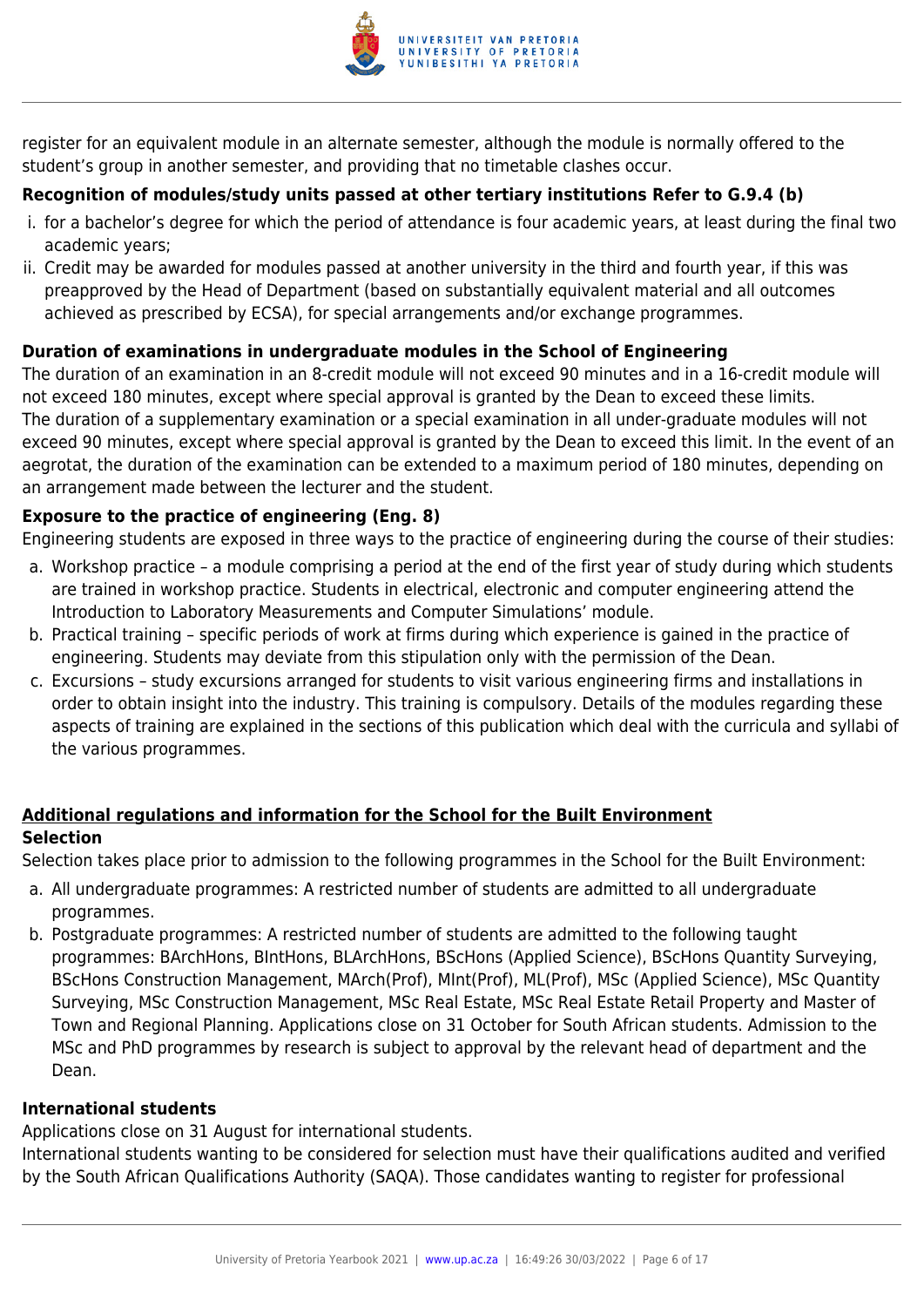

postgraduate degree programmes for purposes of professional registration must further have their qualifications verified by the relevant registering council as to the equivalence of the registration category. All costs are for the direct account of the applicant. All documentation must accompany the application and be submitted before the closing date.

**Please Note**: Contact details for the various bodies are to be found on the relevant departmental web page.

# **Promotion requirements in the School for the Built Environment**

- a. Students whose academic progress is not acceptable can be suspended from further studies. Refer to the following important regulations: G.3 and/or regulations as they appear for the applicable programmes.
- b. A student who is excluded from further studies in terms of the stipulations of the abovementioned regulations will be notified in writing by the Dean or admissions committee at the end of the relevant semester.
- c. A student who has been excluded from further studies may apply in writing to the admissions committee of the School for the Built Environment for readmission on or before 12 January.
- d. Should the student be readmitted by the admissions committee, strict conditions will be set which the student must comply with in order to proceed with studies.
- e. Should the student not be readmitted to further studies by the admissions committee, he/she will be informed in writing.
- f. Students who are not readmitted by the admissions committee have the right to appeal to the Senate Committee for Admission, Evaluation and Academic Support.
- g. Any decision taken by the Senate Committee for Admission, Evaluation and Academic Support is final.

# **Dean's Merit List**

The Dean's Merit List will be published annually on the website of the Faculty and will contain the names of students whose academic performance over the year has been excellent and deserves recognition. Letters of commendation will be sent to students who qualify for inclusion on the Dean's Merit List.

To be eligible for inclusion in the Dean's Merit List, a student in the School for the Built Environment must pass all the modules as prescribed in the curriculum of a specific year of study as published. A student registered for the first, second or the third year of the programme must obtain a minimum weighted average of 75% and a student registered for the first, second or third year of the four-year programme must obtain a minimum weighted average of 75%.

# **Additional regulations and information for the School of Information Technology Selection**

A selection procedure takes place prior to admission to the degree programmes in the School of Information Technology. The number of students admitted to the under-graduate programmes in the school may be limited. Postgraduate selection takes place in accordance with departmental policy.

#### **Academic literacy**

All first-year students in the School of Information Technology enroll for ALL 121, a specialised module in academic literacy for Information Technology. For students in the Four-year programmes, Language, life and study skills 1 and 2 are compulsory in both the first semester and second semester (LST 133 and LST 143).

# **Requirements for specific modules (IT.3)**

A candidate who has:

- a. passed the Grade 12 examination in Mathematics with at least 50% will be admitted to WTW 134, WTW 115 and WTW 152, and 60% for WTW 114, WTW 126, WTW 158 and WTW 161 in Mathematics and to WST 111 etc. or obtained at least 3 (40-49%) for Mathematics in Grade 12, will be admitted to WTW 133 and WTW 143
- b. obtained at least 4 (50-59%) in Mathematics in the Grade 12 examination, or at least 50% in both Statistics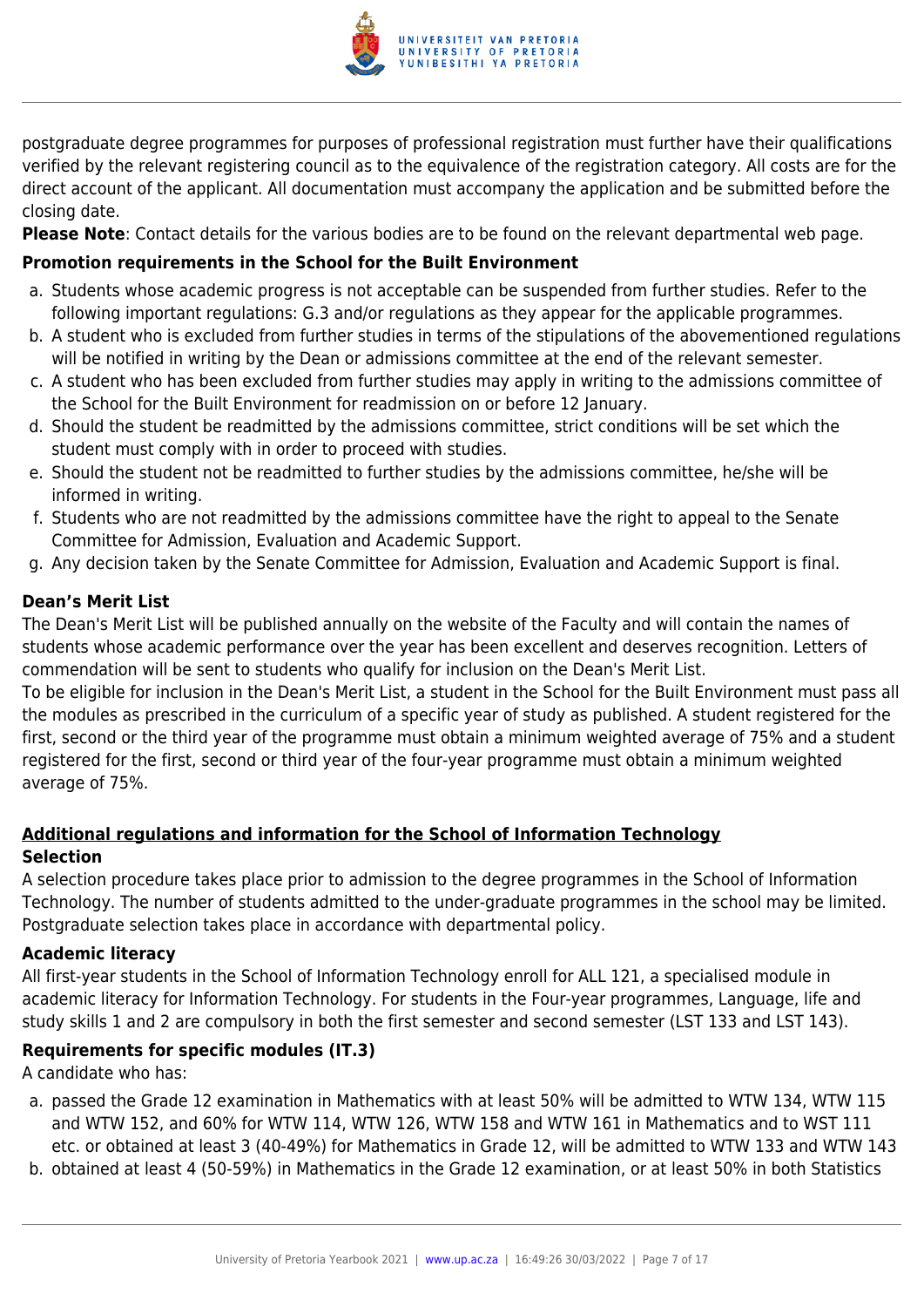

- 113, 123, will be admitted to Informatics 112; Economics 113, 123 and 120;
- c. obtained at least 5 (60-69%) in Mathematics, or obtained at least 4 (50 59%) in Mathematics and has passed WTW 133 and WTW 143, will be admitted to Informatics 154 and 171.
- d. not passed at least four Computer science modules at second-year level, will not be permitted to register for the Computer science modules at third-year level, unless special permission has been granted by the relevant head of department.

#### **Minimum study period**

The minimum period of study for the degree is indicated at the relevant degree programme. Students registering for a three-year degree, must complete the degree in a maximum of five years. Students registering for a fouryear degree, must complete the degree in a maximum of six years.

#### **Dean's Merit List**

The Dean's Merit List will be published annually on the website of the Faculty and will contain the names of students whose academic performance over the year has been excellent and deserves recognition. Letters of commendation will be sent to students who qualify for inclusion on the Dean's Merit List.

To be eligible for inclusion in the Dean's Merit List, a student in the School of Information Technology must pass all the modules as prescribed in the curriculum of a specific year of study as published. A student registered for the first, second or third year of the programme must obtain a minimum weighted average of 75%.

## **Additional regulations and information for the Graduate School of Technology Management (GSTM) Selection**

A selection procedure takes place prior to admission to any programme in the GSTM Restrictions may be placed on the number of students admitted to the School. Postgraduate selection takes place as stipulated in the respective departmental rules. [\(www.up.ac.za/gstm](http://www.up.ac.za/gstm))

#### **Supplementary examinations in the GSTM**

Supplementary or special examinations are not granted in any modules at the GSTM.

#### **Minimum/Maximum study period**

The minimum period of study for the degree is indicated at the relevant degree programme. Students registering for the honours degree as well as master's degrees, must complete the degree in a maximum of three years.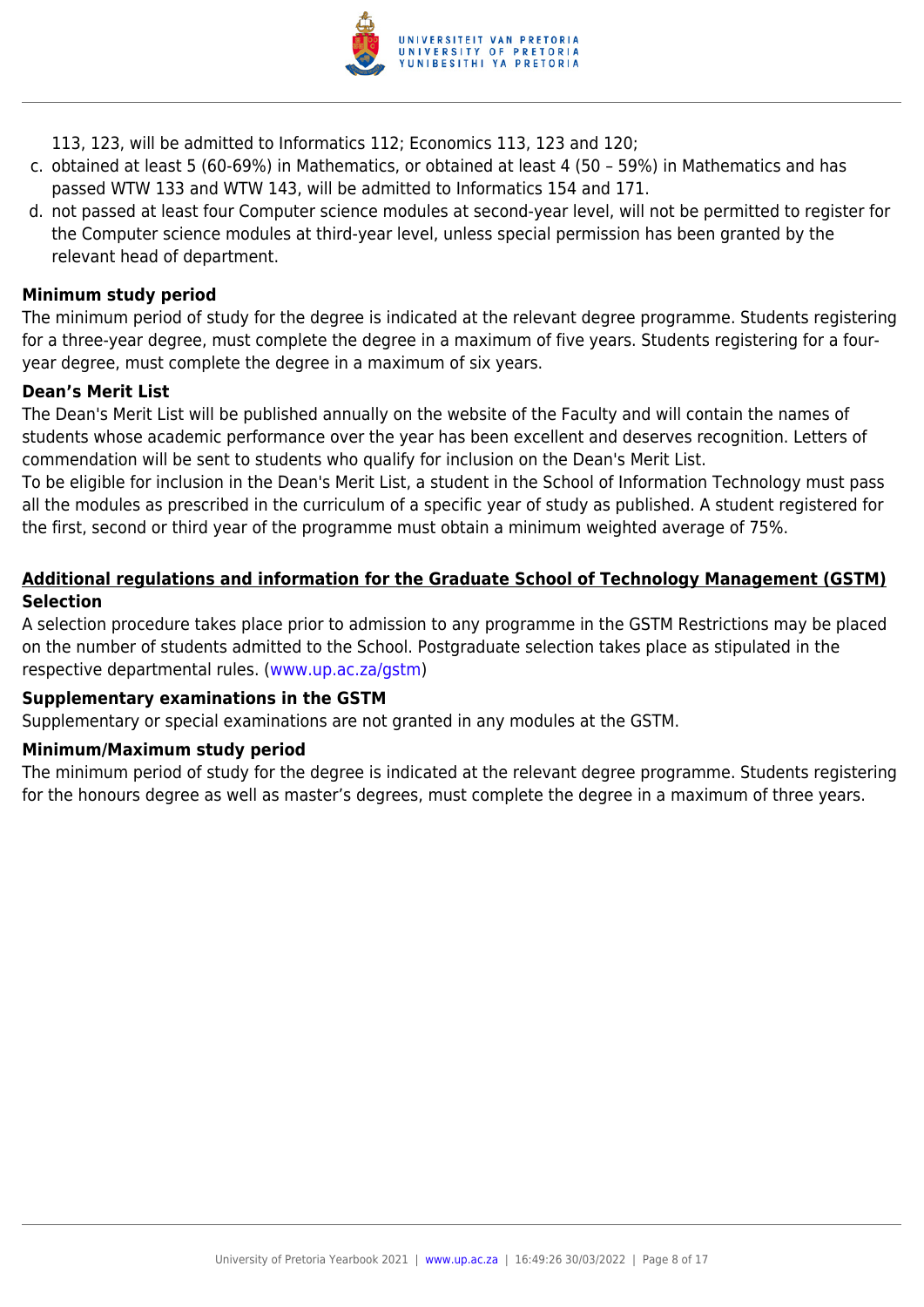

- Undergraduate Degree
- **BEng Chemical Engineering (12130002)**
- **BEng Chemical Engineering ENGAGE (12136002)**
- **BEng Civil Engineering (12130007)**
- **BEng Civil Engineering ENGAGE (12136007)**
- **BEng Computer Engineering (12130009)**
- **BEng Computer Engineering ENGAGE (12136009)**
- **BEng Electrical Engineering (12130003)**
- **BEng Electrical Engineering ENGAGE (12136003)**
- **BEng Electronic Engineering (12130008)**
- **BEng Electronic Engineering ENGAGE (12136008)**
- **BEng Industrial Engineering (12130001)**
- **BEng Industrial Engineering ENGAGE (12136001)**
- **BEng Mechanical Engineering (12130004)**
- **BEng Mechanical Engineering ENGAGE (12136004)**
- **BEng Metallurgical Engineering (12130005)**
- **BEng Metallurgical Engineering ENGAGE (12136005)**
- **BEng Mining Engineering (12130006)**
- **BEng Mining Engineering ENGAGE (12136006)**
- **BIS Information Science (12131012)**
- **BIS Multimedia (12131013)**
- **BIS Publishing (12131014)**
- **BIT Information Systems (12133300)**
- **BSc Architecture (12132018)**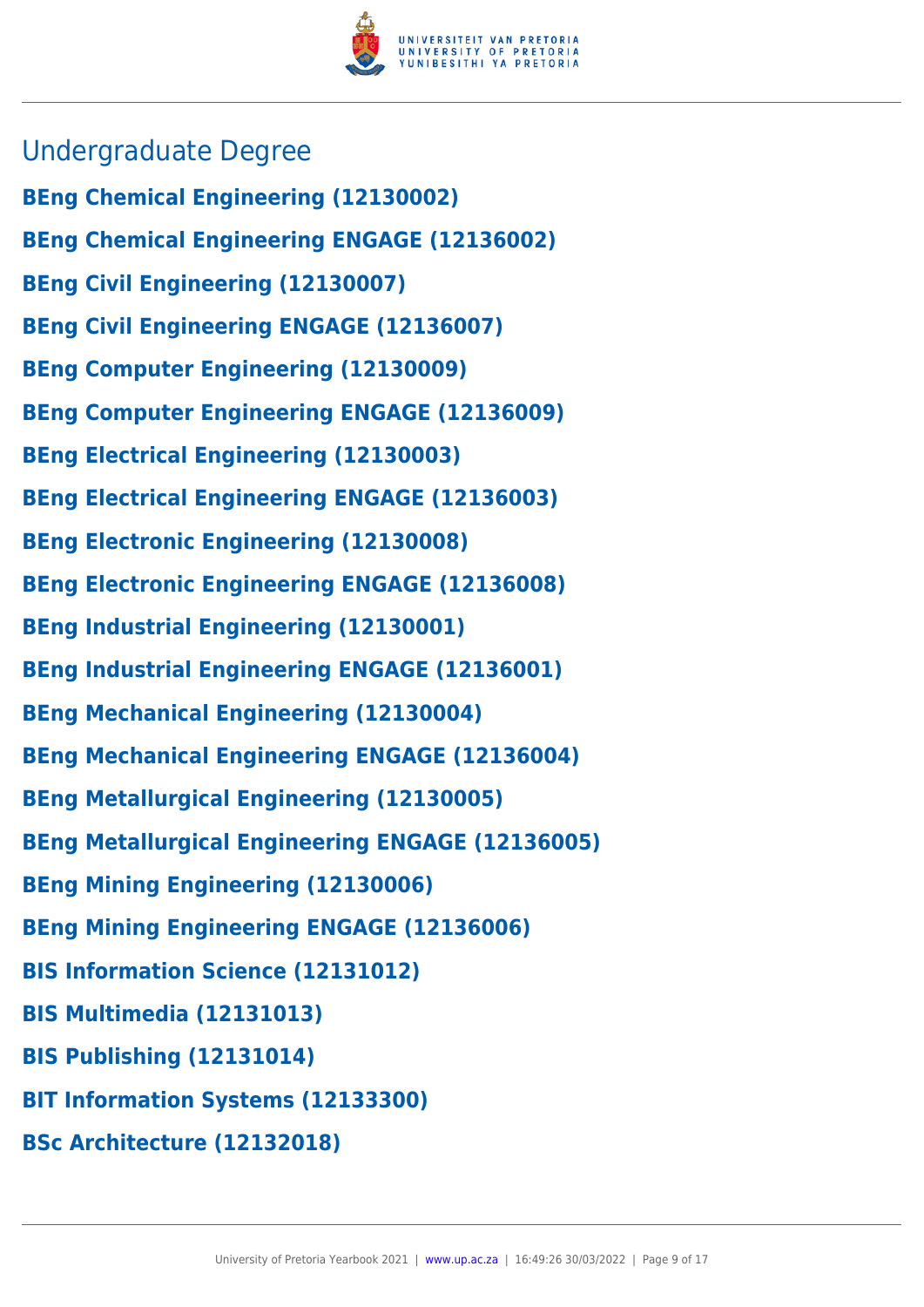

- **BSc Computer Science (12134001)**
- **BSc Construction Management (12132025)**
- **BSc Information and Knowledge Systems (12133213)**
- **BSc Quantity Surveying (12132023)**
- **BSc Real Estate (12132024)**
- **BTRP (12132026)**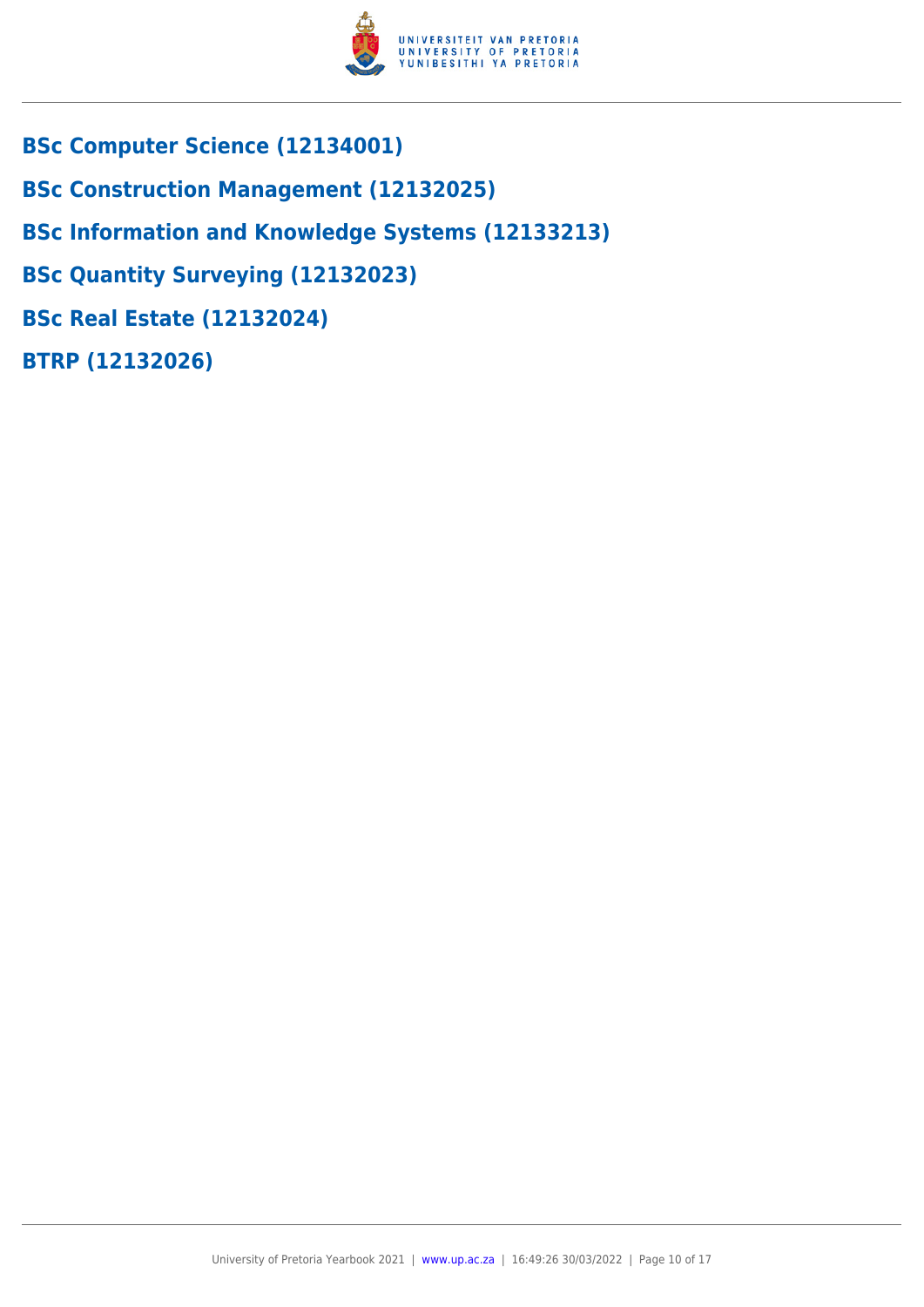

# **Honours**

**BArchHons (12242005) BEngHons Bioengineering (12240203) BEngHons Chemical Engineering (12240022) BEngHons Computer Engineering (12240214) BEngHons Control Engineering (12240232) BEngHons Electrical Engineering (12240032) BEngHons Electronic Engineering (12240092) BEngHons Engineering and Technology Management (12240252) BEngHons Environmental Engineering (12240222) BEngHons Geotechnical Engineering (12240215) BEngHons Industrial Engineering (12240012) BEngHons Mechanical Engineering (12240052) BEngHons Metallurgical Engineering (12240063) BEngHons Metallurgical Engineering Welding Engineering (12240064) BEngHons Microelectronic Engineering (12240192) BEngHons Mining Engineering (12240072) BEngHons Structural Engineering (12240122) BEngHons Transportation Engineering (12240112) BEngHons Water Resources Engineering (12240162) BEngHons Water Utilisation Engineering (12240103) BIntArchHons (12242007) BISHons Information Science (12240006) BISHons Multimedia (12240007)**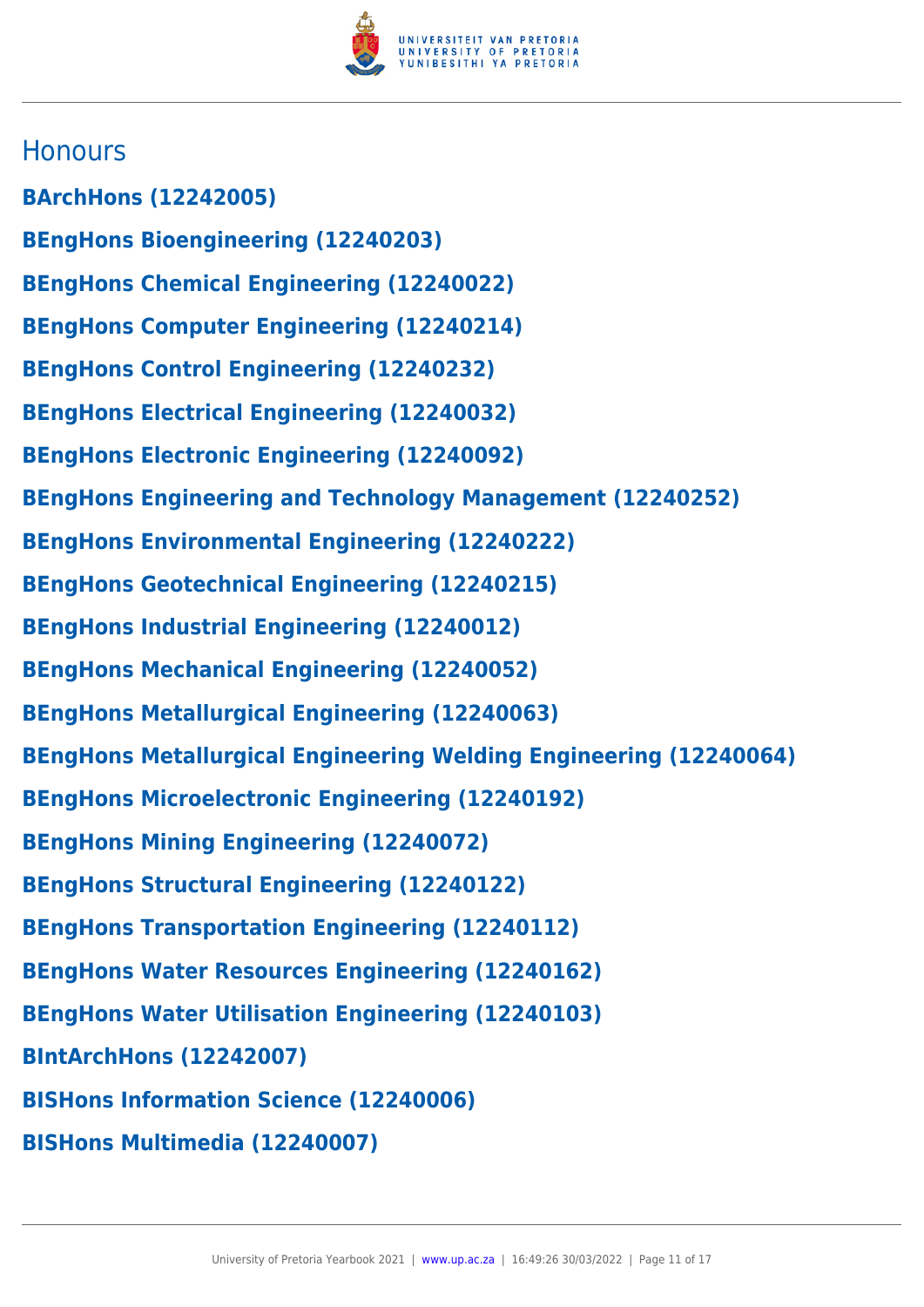

- **BISHons Publishing (12240008) BITHons Information Systems (12245000) BLArchHons (12242008) BScHons Applied Science Architecture (12242001) BScHons Applied Science Chemical Technology (12243004) BScHons Applied Science Environmental Technology (12243008) BScHons Applied Science Geotechnics (12243005) BScHons Applied Science Industrial Systems (12243002) BScHons Applied Science Mechanics (12243006) BScHons Applied Science Mechanics Physical Asset Management (12243037) BScHons Applied Science Metallurgy (12243007) BScHons Applied Science Metallurgy Welding Technology (12243036) BScHons Applied Science Structure (12243034) BScHons Applied Science Transportation Planning (12243009) BScHons Applied Science Water Resources (12243033) BScHons Applied Science Water Utilisation (12243014) BScHons Applied ScienceMining (12243035) BScHons Computer Science (12244001) BScHons Construction Management (12242018) BScHons Engineering and Technology Management (12241073) BScHons Quantity Surveying (12242017) BScHons Real Estate (12242019)**
- **BScHons Real EstateRetail Property (12242020)**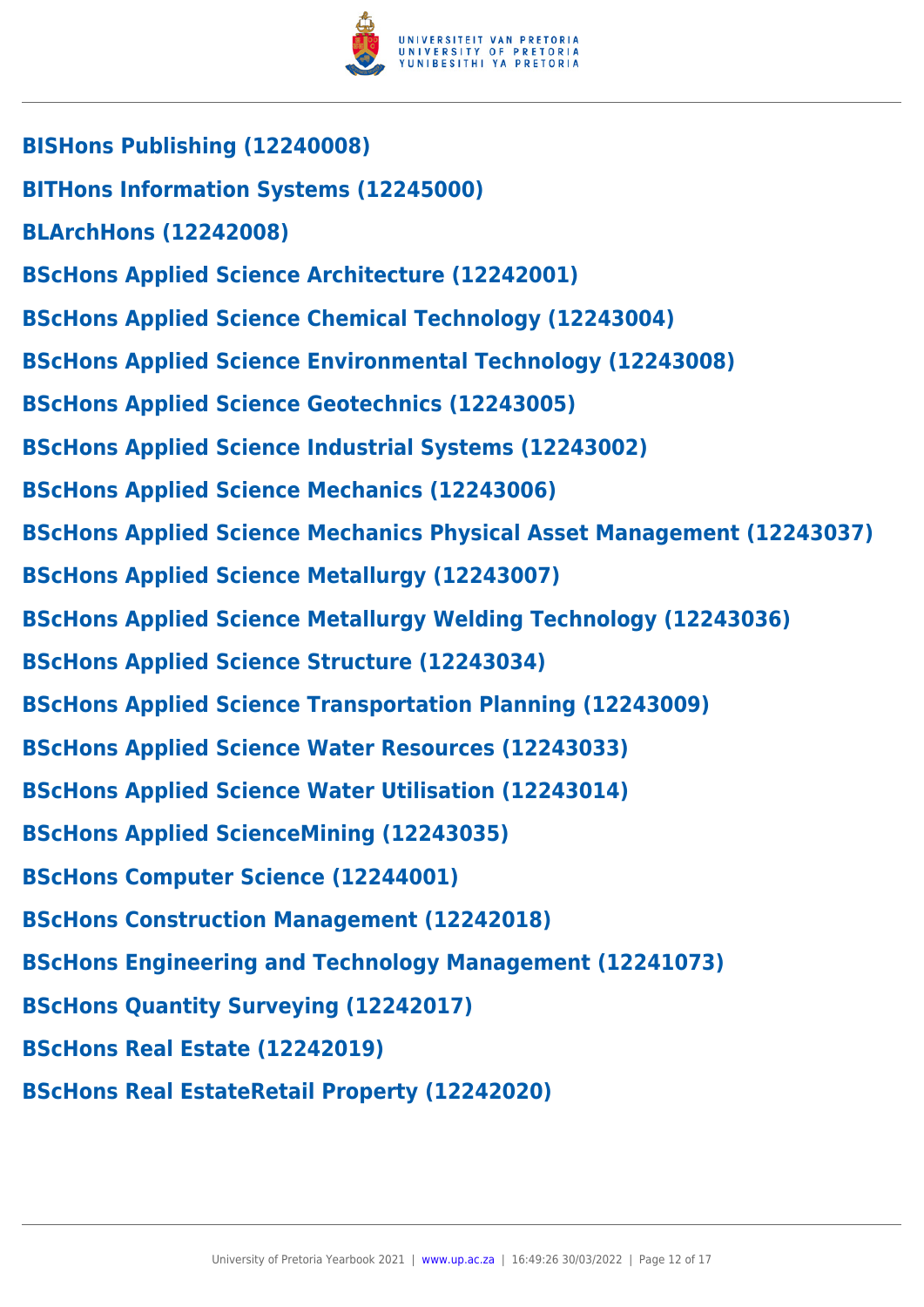

# Master's

- **MArch (12252025)**
- **MArch Professional (12252026)**
- **MEng Bioengineering (12250203)**
- **MEng Chemical Engineering (12250022)**
- **MEng Computer Engineering (12250214)**
- **MEng Control Engineering (12250232)**
- **MEng Electrical Engineering (12250032)**
- **MEng Electronic Engineering (12250094)**
- **MEng Engineering Management (Coursework) (12250173)**
- **MEng Environmental Engineering (12250222)**
- **MEng Geotechnical Engineering (12250215)**
- **MEng Industrial Engineering (12250012)**
- **MEng Mechanical Engineering (12250052)**
- **MEng Metallurgical Engineering (12250062)**
- **MEng Microelectronic Engineering (12250192)**
- **MEng Mining Engineering (12250072)**
- **MEng Project Management (Coursework) (12250263)**
- **MEng Software Engineering (12250204)**
- **MEng Structural Engineering (12250122)**
- **MEng Technology and Innovation Management (Coursework) (12250254)**
- **MEng Transportation Engineering (12250112)**
- **MEng Water Resources Engineering (12250162)**
- **MEng Water Utilisation Engineering (12250102)**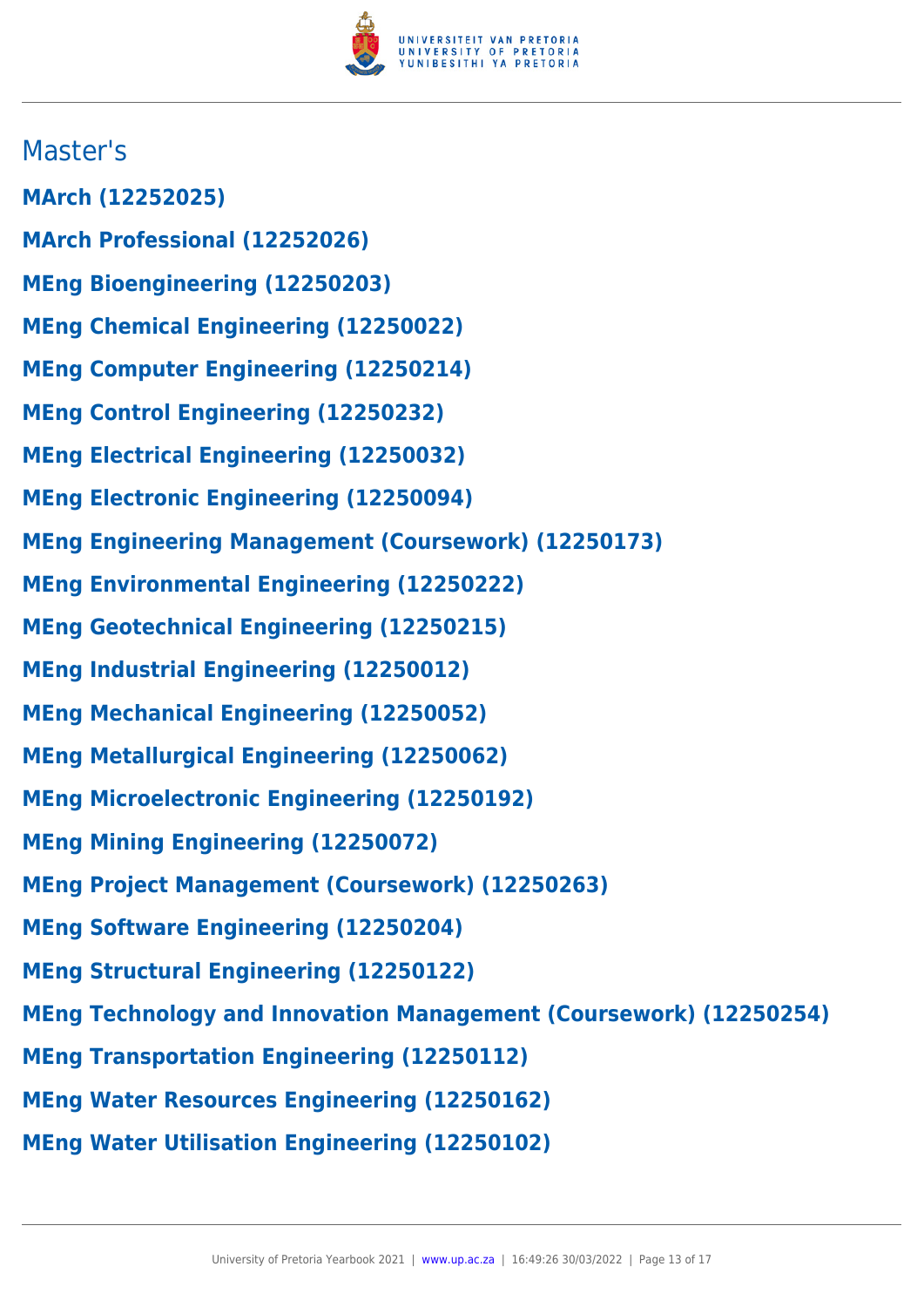

- **MIntArch (12252027)**
- **MIntArch Professional (12252028)**
- **MIS Information Science (12254010)**
- **MIS Library Science (12254009)**
- **MIS Multimedia (12254011)**
- **MIS Publishing (12254012)**
- **MIT Big Data Science (Coursework) (12254017)**
- **MIT ICT Information Science (Coursework) (12254016)**
- **MIT ICT Management (Coursework) (12254015)**
- **MIT Information Systems (12254013)**
- **MLArch (12252029)**
- **MLArch Professional (12252030)**
- **MSc Applied Science Architecture (Coursework) (12252038)**
- **MSc Applied Science Control (12253061)**
- **MSc Applied Science Electrical, Electronic and Computer Engineering (12253073)**
- **MSc Applied Science Environmental Technology (12253067)**
- **MSc Applied Science Geotechnics (12253063)**
- **MSc Applied Science Industrial Systems (12253060)**
- **MSc Applied Science Mechanics (12253064)**
- **MSc Applied Science Metallurgy (12253065)**
- **MSc Applied Science Mining (12253072)**
- **MSc Applied Science Structures (12253071)**
- **MSc Applied Science Technology (12253062)**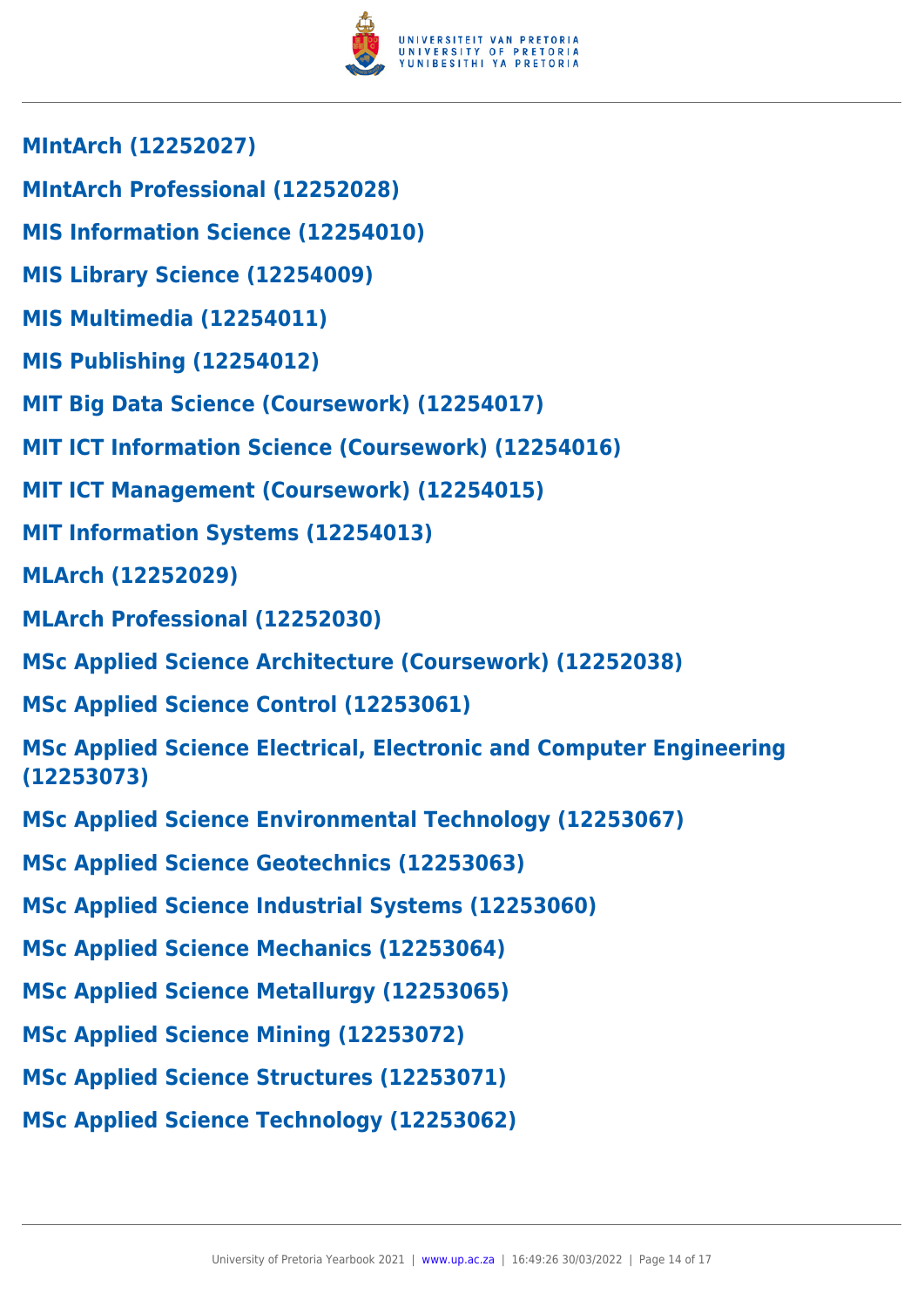

- **MSc Applied Science Transportation Planning (12253068)**
- **MSc Applied Science Water Resources (12253070)**
- **MSc Applied Science Water Utilisation (12253069)**
- **MSc Computer Science (12253074)**
- **MSc Construction Management (12252032)**
- **MSc Engineering Management (Coursework) (12251077)**
- **MSc Project Management (Coursework) (12251078)**
- **MSc Quantity Surveying (12252031)**
- **MSc Real Estate (12252033)**
- **MSc Real Estate (Coursework) (12252034)**
- **MSC Real EstateRetail Property (Coursework) (12252037)**
- **MSc Technology and Innovation Management (Coursework) (12251079)**
- **MTRP (12252035)**
- **MTRP (Coursework) (12252036)**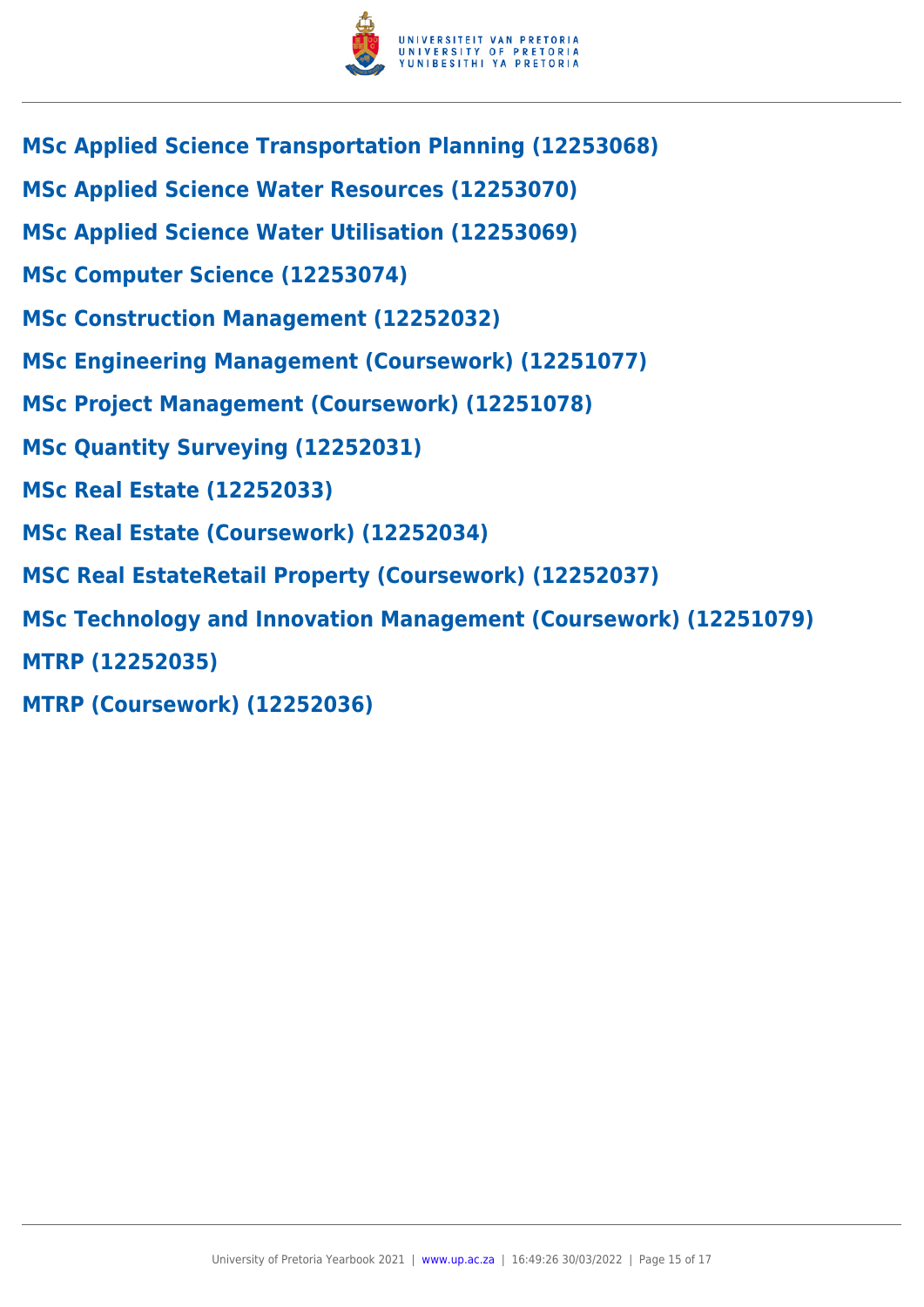

# **Doctorate**

- **PhD Architecture (12262004)**
- **PhD Biosystems (12263203)**
- **PhD Chemical Engineering (12263012)**
- **PhD Chemical Technology (12263142)**
- **PhD Civil (12263222)**
- **PhD Civil Engineering (12263072)**
- **PhD Computer Engineering (12263104)**
- **PhD Computer Science (12266001)**
- **PhD Construction Management (12262018)**
- **PhD Electric (12263152)**
- **PhD Electrical Engineering (12263022)**
- **PhD Electronic Engineering (12263082)**
- **PhD Electronics (12263162)**
- **PhD Engineering Management (12261072)**
- **PhD Engineering Management (12263214)**
- **PhD Industrial Engineering (12263002)**
- **PhD Industrial Systems (12263132)**
- **PhD Information Science (12264005)**
- **PhD Information Systems (12264011)**
- **PhD Information Technology (12264010)**
- **PhD Interior Architecture (12262009)**
- **PhD Landscape Architecture (12262005)**
- **PhD Library Science (12264006)**